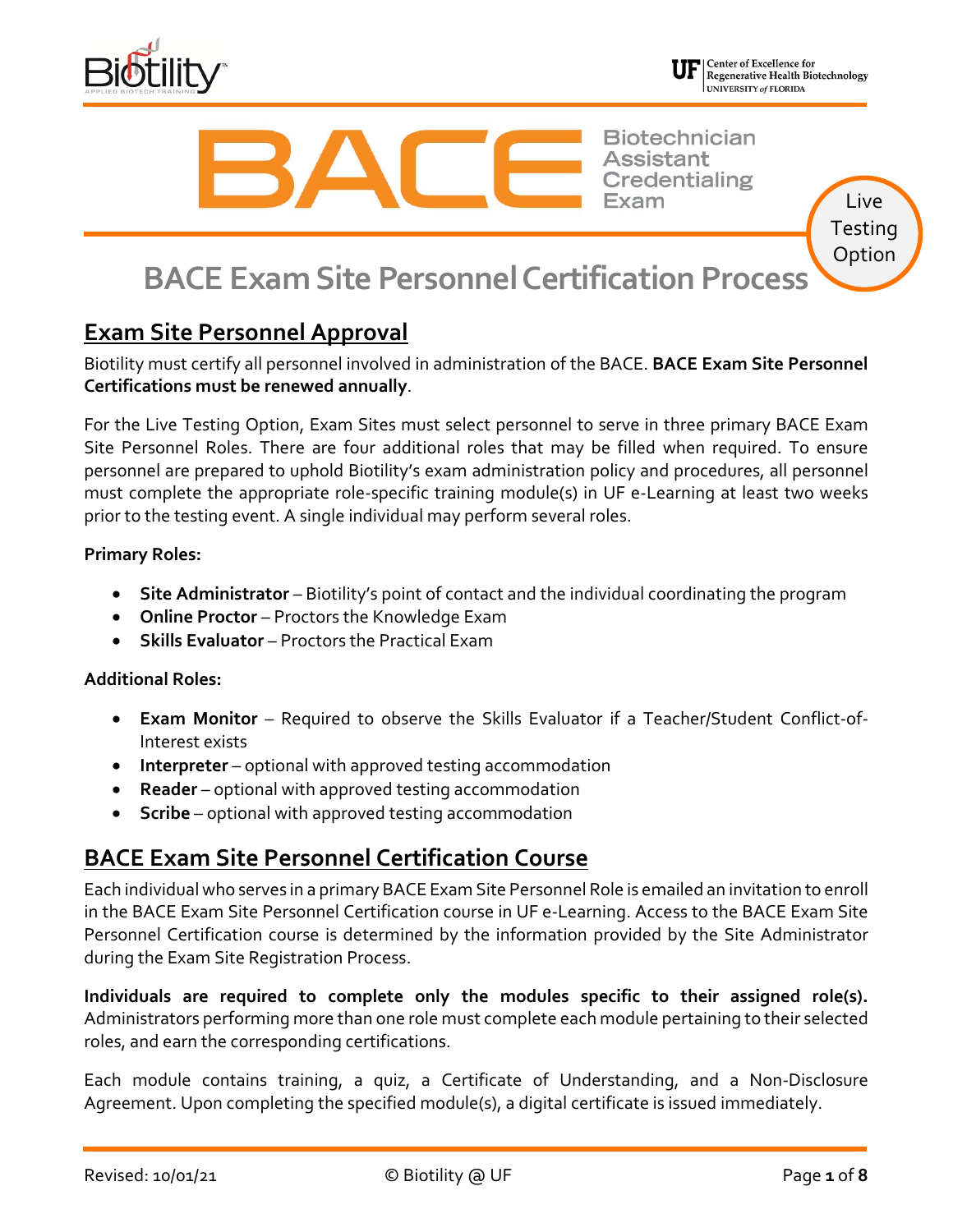

### **Administrator Role Quiz**

There is a unique BACE Exam Site Personnel Quiz for each role. Each quiz is based on information provided in trainings and BACE administration documents. Skills Evaluators should also review the Practical Exam Materials Checklist and Practical Exam Equipment Calibration Guidelines. Quizzes are open book, and may be taken up to three times. Each quiz takes approximately 15-20 minutes to complete. Administrators must receive a score of 90% or above to pass.

## **Certificate of Understanding and Non-Disclosure Agreements**

The Site Administrator, Skills Evaluator(s), Online Proctor(s), and if applicable Exam Monitor(s) are asked to sign a Certificate of Understanding and a Non-Disclosure Agreement confirming dedication to uphold the policies and procedures outlined in these documents. BACE Exam Site Personnel sign the Certificate of Understanding and Non-Disclosure Agreement *electronically* as part of the BACE Exam Site Personnel Course in UF e-Learning.

## **Digital Certificate**

Upon completion of a module, a digital certificate is issued. These certifications may be displayed on Facebook or LinkedIn, and may be verified online by anyone.

## **Approximate Time Commitment**

| <b>Administrative Position</b> | Training and Certification Time Commitment |
|--------------------------------|--------------------------------------------|
| Site Administrator             | 12 hours                                   |
| <b>Online Proctor</b>          | 6 hours                                    |
| <b>Skills Evaluator</b>        | 6 hours                                    |
| Exam Monitor                   | 2 hours                                    |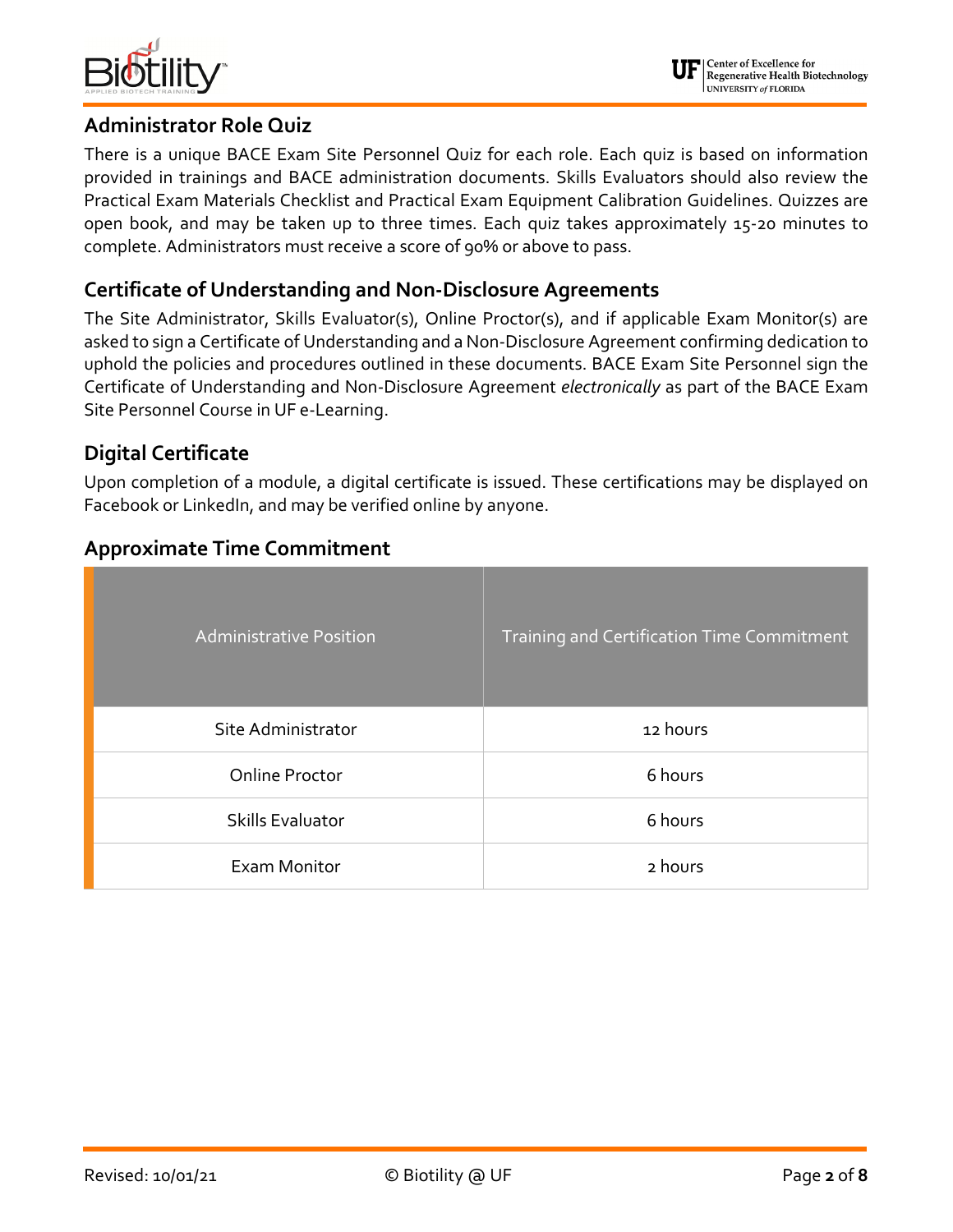

# **Exam Site Personnel Team**

Only approved and Biotility-Certified BACE Exam Site Personnel are permitted to participate in BACE administration. This includes, but is not limited to handling Exam Materials, administering exams, and/or observing the exam administration. Biotility reserves the right to approve all personnel assigned to administrative roles.

Although one person may administer the BACE, the best administration structure is a specialized and organized team. The preferred BACE Administration Team consists of three individuals, free of teacher/student conflict-of-interest, performing the roles of a **Site Administrator**, **Skills Evaluator**, and **Online Proctor**. Additional staff may be needed to support the core personnel. These roles include **Exam Monitor**, **Interpreter**, **Reader**, and **Scribe**.

**Teacher/Student Conflict-of-Interest Policy** - Due to the technical nature of the Practical Exam, it may be necessary for teachers to serve as a Skills Evaluator for their own student, but all efforts should be made to avoid using a BACE Candidate's own teacher in other BACE Exam Site Personnel Roles. If a Teacher/Student Conflict-of-Interest exists in any BACE Exam Site Personnel Role, an Exam Monitor must be present when handling exam materials and administering an exam. A student's teacher is never permitted to serve as their Exam Monitor.

BACE Exam Site Personnel roles and responsibilities are described in detail in the upcoming sections. Below is a quick summary of their primary obligations.

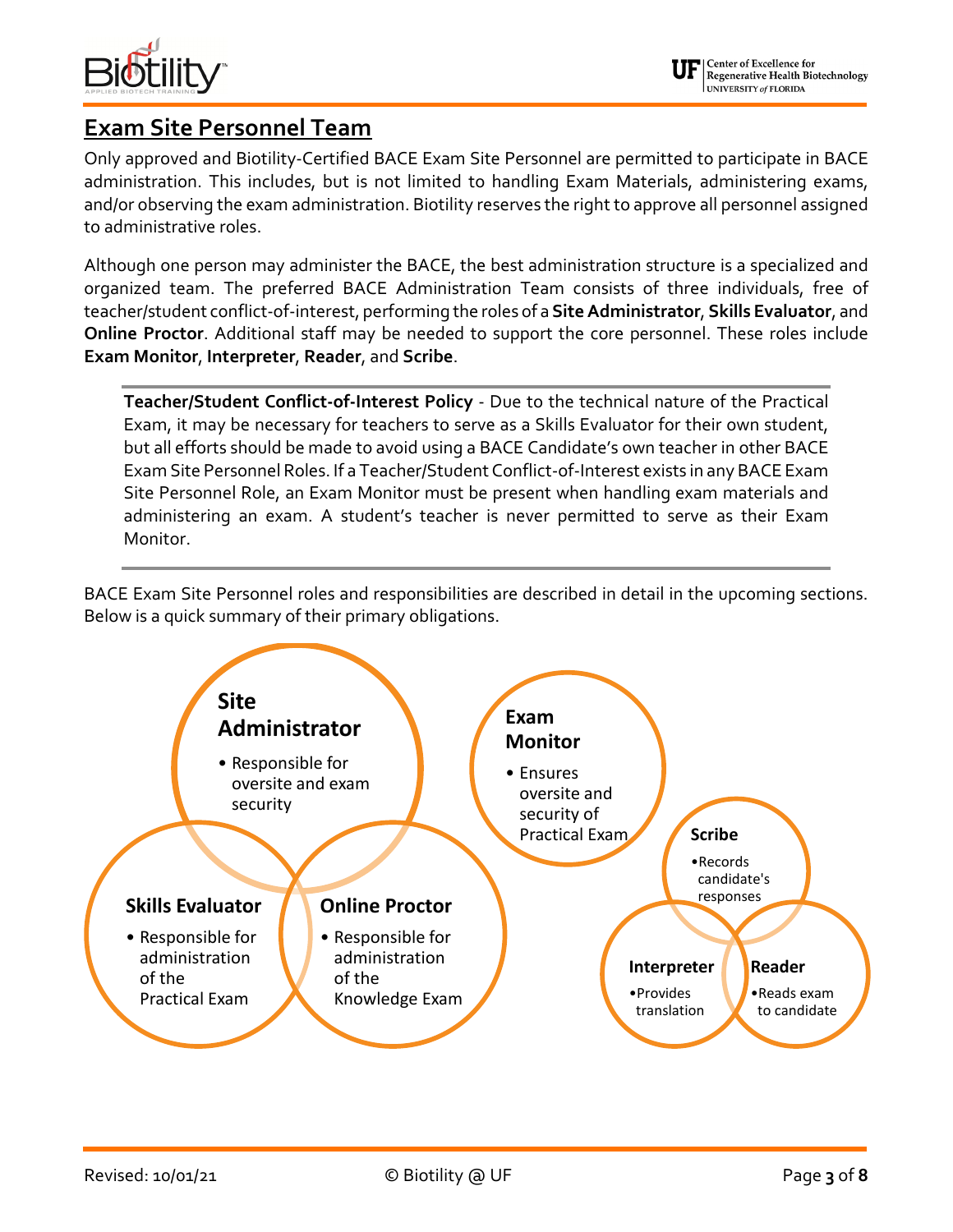**Exam Site Personnel Roles Defined**

## **Site Administrator**

Each Exam Site will have one Site Administrator, who shall be held accountable for the control and correct implementation of the BACE. Site Administrators may also serve in other BACE Exam Site Personnel Roles.

The preferred individual for this role is an Exam Site's Assessment Coordinator, CTE Coordinator, Administrator, or Guidance Counselor. Teachers are permitted to be Site Administrators as long as the Teacher/Student Conflict-of-Interest Policy is not violated.

Site Administrators are responsible for:

- Registering Exam Site and BACE Administration Personnel
- Earning their own Site Administrator Certification online through UF e-Learning by:
	- o Completing the Site Administrator Quiz
	- o Signing the Certificate of Understanding and Non-Disclosure Agreement
- Ensuring testing events are properly staffed and monitored
- Verifying the Skills Evaluator is certified and prepared to administer the Practical Exam
- Verifying the Online Proctor is certified and prepared to administer the Knowledge Exam
- Ordering exams
- Ensuring payment is processed by the Billing Contact
- Managing candidates (enrolling, scheduling exam dates, and providing results)
- Receiving and disseminating the Practice Exam Enrollment Link and Access Code
- Receiving and disseminating the Online Knowledge Exam Enrollment Link and Access Code
- Receiving Exam Materials
- Returning Exam Materials
- Securing Exam Materials
- Reporting academic dishonesty
- Completing a BACE Administration Report for each testing session attended

## **Skills Evaluator**

Each Exam Site will have at least one Skills Evaluator, who, along with the Site Administrator, shall be held accountable for the correct implementation of the BACE Practical Exam. Skills Evaluators may also serve in other BACE Exam Site Personnel Roles.

**Practical Exam Student Ratio Policy** - There must be at least one Skills Evaluator for every twenty (20) candidates at each Practical Exam session. More may be utilized for fewer candidates at the discretion of the Site Administrator.

The preferred individual for this role is an Exam Site's biotechnology or biomedical science expert. A teacher may serve as the Skills Evaluator, as long as either of the two following statements are true: 1)







Center of Excellence for Regenerative Health Biotechnology UNIVERSITY of FLORIDA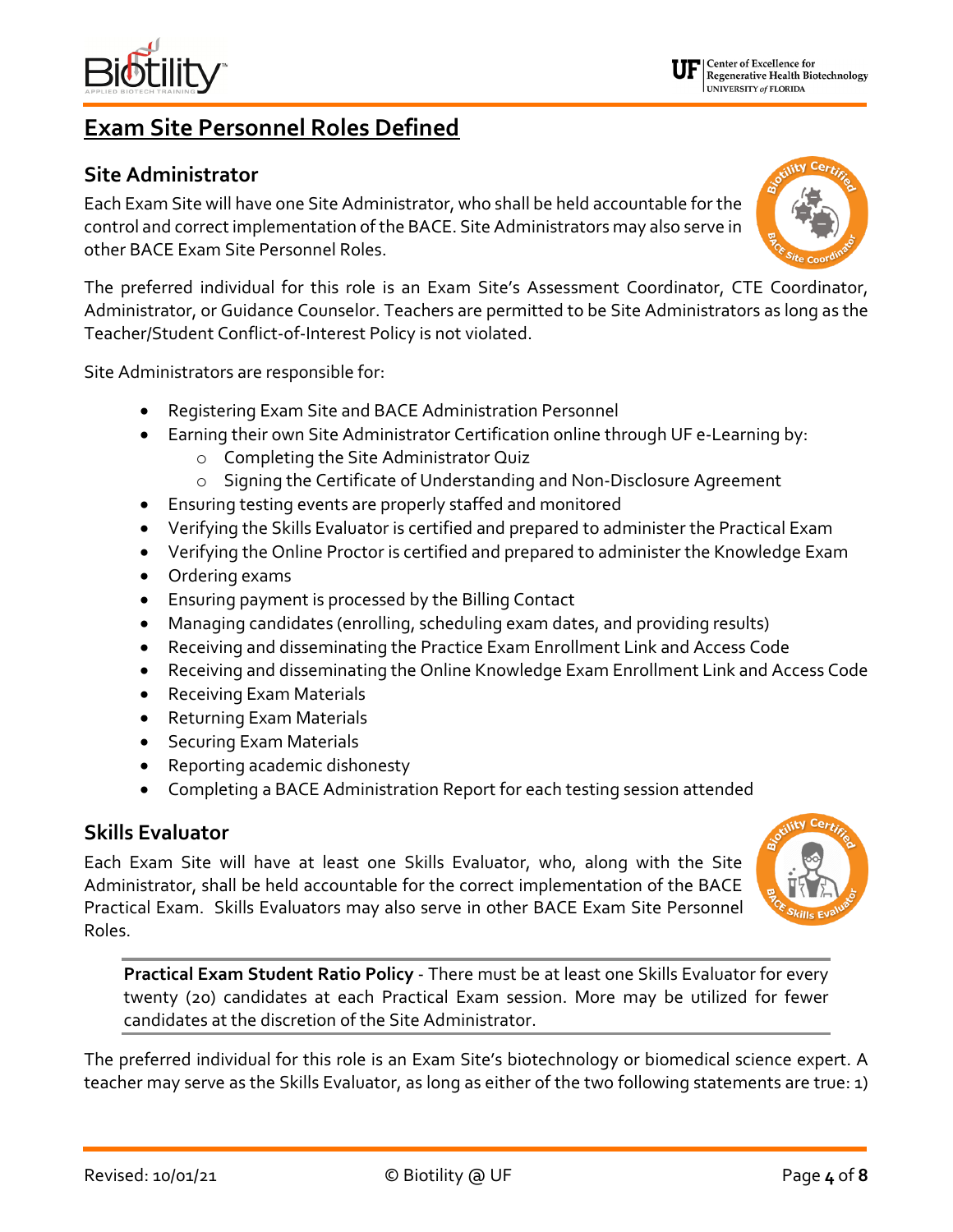

the Teacher/Student Conflict-of-Interest Policy is not violated or 2) either the Site Administrator or an Exam Monitor observes all aspects of the exam administration.

Skills Evaluators are responsible for:

- Earning their own Skills Evaluator Certification online through UF e-Learning by:
	- o Completing the Skills Evaluator Quiz
	- o Signing the Certificate of Understanding and Non-Disclosure Agreement
- Setting up Practical Exam equipment and materials
- Identifying candidates
- Starting and monitoring the Practical Exam
- Observing and evaluating portions of the Practical Exam
- Completing the Practical Exam Skills Evaluation Grid
- Maintaining a controlled exam environment
- Collecting Exam Materials
- Securing Exam Materials
- Reporting academic dishonesty
- Completing a BACE Administration Report for each testing session attended

It is important that Skills Evaluators are experienced with the equipment and techniques on which the candidates are being tested. They should also review the Practical Exam Materials Checklist and Practical Exam Equipment Calibration Guidelines.

#### **Online Proctor**

Each Exam Site will have at least one Online Proctor, who, along with the Site Administrator, shall be held accountable for the correct implementation of the BACE Knowledge Exam. Online Proctors may also serve in other BACE Exam Site Personnel Roles.



**Knowledge Exam Student Ratio Policy** - There must be at least one Online Proctor for every thirty (30) candidates at each online exam session. More may be utilized for fewer candidates at the discretion of the Site Administrator.

The preferred individual for this role is an Exam Sitel's computer-based testing expert. A teacher may serve as the Online Proctor, as long as either of the two following statements are true: 1) the Teacher/Student Conflict-of-Interest Policy is not violated or 2) either the Site Administrator or an Exam Monitor observes all aspects of the exam administration.

Online Proctors are responsible for:

- Earning their own Online Proctor Certification online through UF e-Learning by:
	- o Completing the Online Proctor Quiz
	- o Signing the Certificate of Understanding and Non-Disclosure Agreement
- Identifying candidates
- Starting and monitoring the Knowledge Exam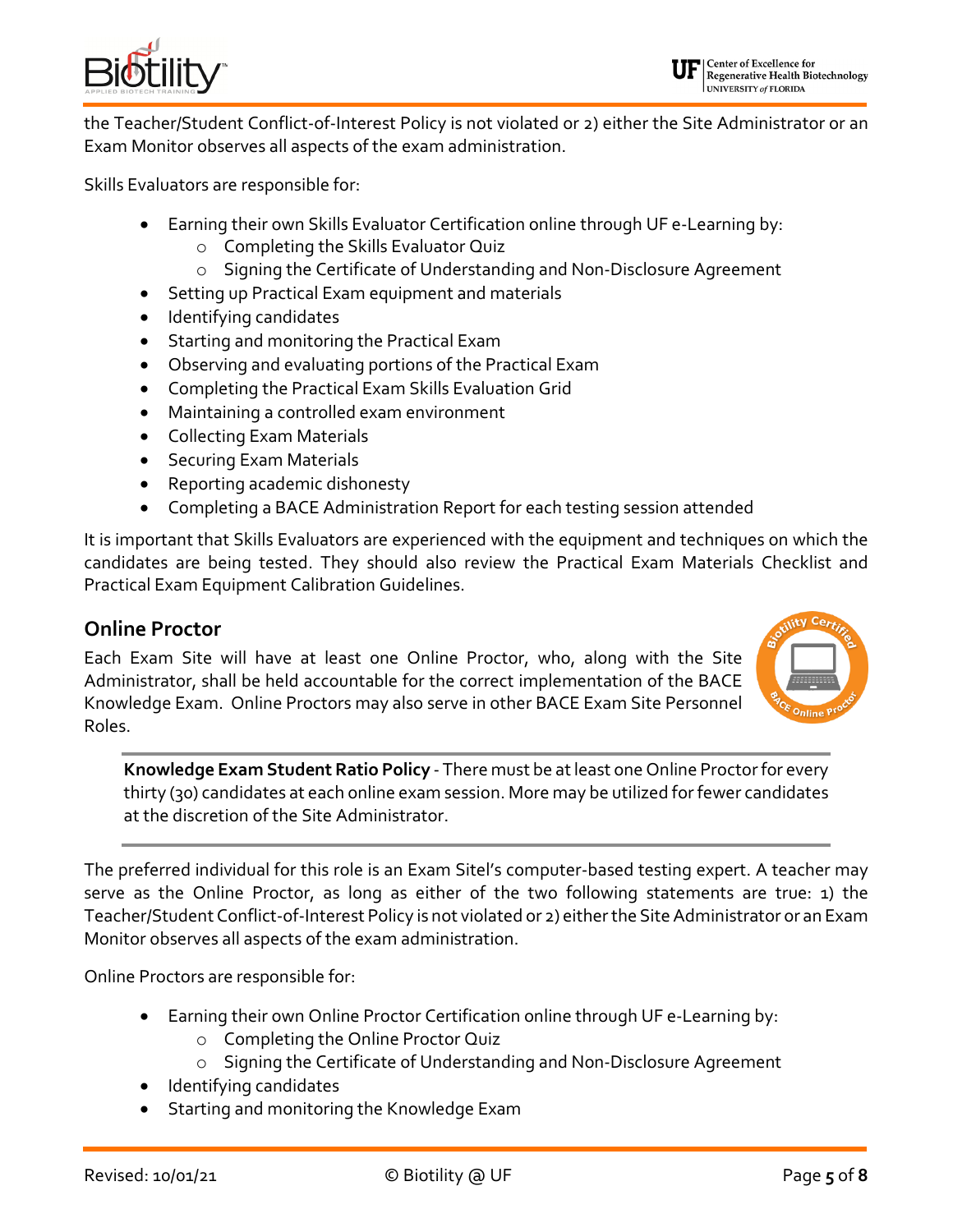

ty Cer

- Maintaining a controlled exam environment
- Collecting Exam Materials
- Securing Exam Materials
- Reporting academic dishonesty
- Completing a BACE Administration Report for each testing session attended

### **Exam Monitor**

Exam Sites are required to use Exam Monitors during any BACE Administration activity where there is 1) a teacher/student conflict-of-interest, or 2) the Site Administrator is not available, or they themselves present a teacher/student conflict-of-interest. Exam Monitors shall be held accountable for the correct implementation of BACE procedures. Exam Monitors may also serve in other BACE Exam Site Personnel Roles.

The preferred individual for this role is a high-level administrator. A teacher may serve as the Exam Monitor, as long as the Teacher/Student Conflict-of-Interest Policy is not violated.

Exam Monitors may assist the Skills Evaluator and Online Proctor with their responsibilities, but their primary role is to monitor the test administration. If additional Skills Evaluators or Online Proctors are needed for test administration, additional personnel should be added to the team.

Exam Monitors are responsible for:

- Earning their own Exam Monitor Certification online through UF e-Learning by:
	- o Completing the Exam Monitor Quiz
	- o Signing the Certificate of Understanding and Non-Disclosure Agreement
- Monitoring the handling of Exam Materials
- Monitoring the exam administration
- Documenting any abnormalities
- Notifying the Skills Evaluator or Online Proctor when candidates need assistance
- Reporting academic dishonesty
- Completing a BACE Administration Report for each testing session attended

#### **Interpreter**

With written approval from Biotility, Exam Sites are permitted to use interpreters. Interpreters may also serve in other BACE Exam Site Personnel Roles. Interpreters must complete a BACE Administration Report for any testing session they attend.

Arrangements for an interpreter must be made between the Exam Site and the interpreter. To ensure other candidates are not disturbed by the candidate/interpreter interaction, the candidate should be tested separately.

The preferred individual for this role is an Exam Site's ESOL teacher, heritage language teacher, or other trained employee. A teacher may serve as the Interpreter, as long as either of the two following statements are true: 1) the Teacher/Student Conflict-of-Interest Policy is not violated, or 2) either the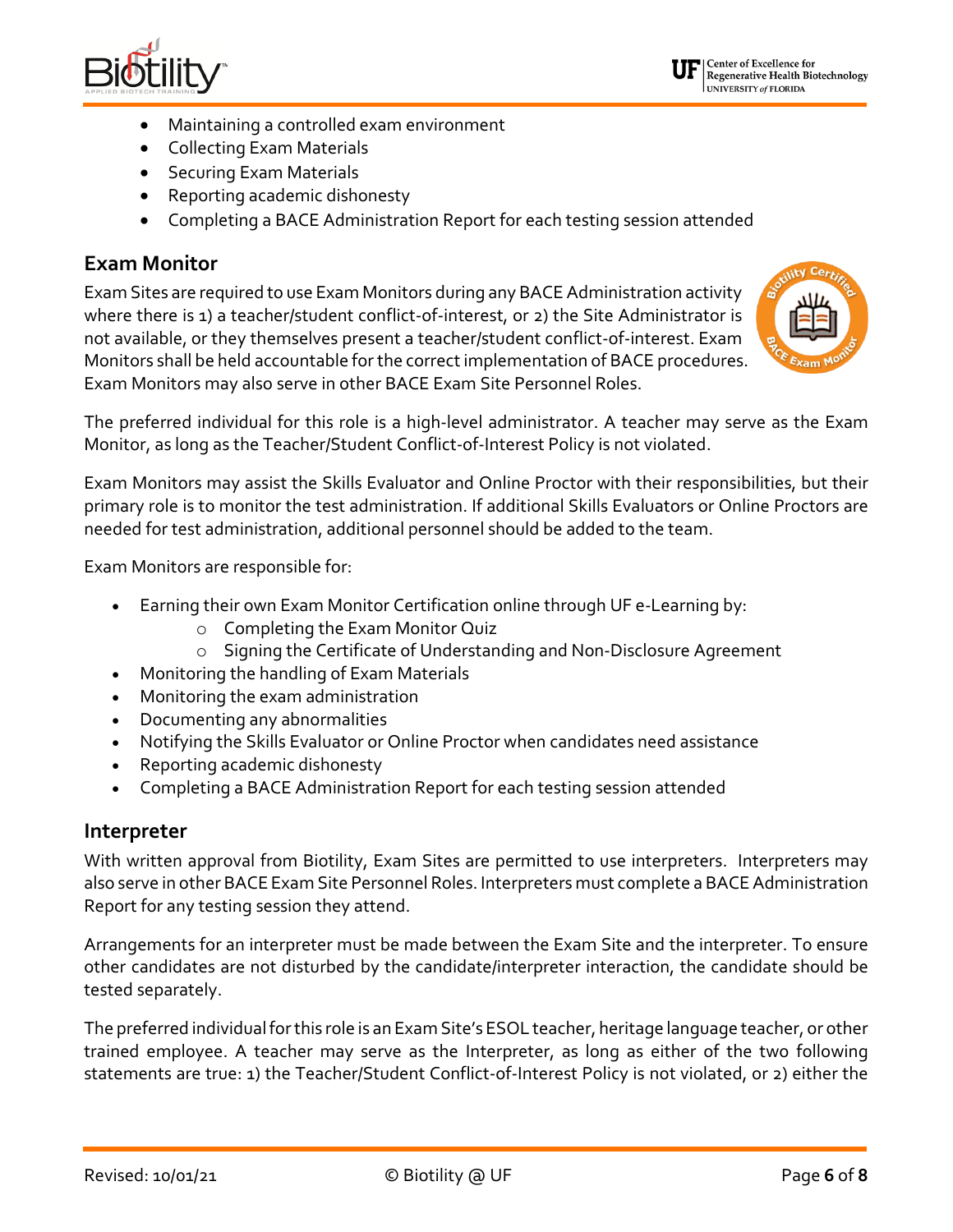

Site Administrator or an Exam Monitor observes all aspects of the exam administration. Individuals with a personal relationship with the candidate are not permitted to act in this role.

**Approval Process: Exam Sites requesting exam accommodations for candidates are required to request permission by emailing BACE@research.ufl.edu. Interpreters will then be contacted directly. All interpreters must complete a Non-Disclosure Agreement Form.**

#### **Reader and/or Scribe**

With written approval from Biotility, Exam Sites are permitted to use Readers and Scribes for candidates with an Individual Education Plan (IEP) or Section 504 Plan. Readers and Scribes may also serve in other BACE Exam Site Personnel Roles. Readers and Scribes must complete a BACE Administration Report for any testing session they attend.

Arrangements for these roles must be made between the Exam Site and the individual performing the role. To ensure other candidates are not disturbed by interactions with a reader/scribe, the candidate should be tested separately.

The preferred individual for these roles is a trained employee with the following skills:

#### **Reader**:

- Ability to read aloud clearly, at a normal pace, and with good pronunciation
- Familiarity with scientific words, terms, and symbols
- Ability to read the words in the test booklet or on the screen, without changing or adding words or assisting the test taker in selecting a response
- Ability to work with the test taker comfortably and compatibly, without creating unnecessary pressure or unrealistic expectations

#### **Scribe**:

- Ability to write exactly what the test taker dictates
- Ability to not prompt the test taker

A teacher may serve as the reader, as long as either of the two following statements are true: 1) the Teacher/Student Conflict-of-Interest Policy is not violated or 2) either the Site Administrator or an Exam Monitor observes all aspects of the exam administration. Individuals with a personal relationship with the candidate are not permitted to act in this role.

**Approval Process: Exam Sites requesting exam accommodations for candidates are required to request permission by emailing BACE@research.ufl.edu. Readers and/or Scribes will then be contacted directly. All readers and scribes must complete a Non-Disclosure Agreement Form.**